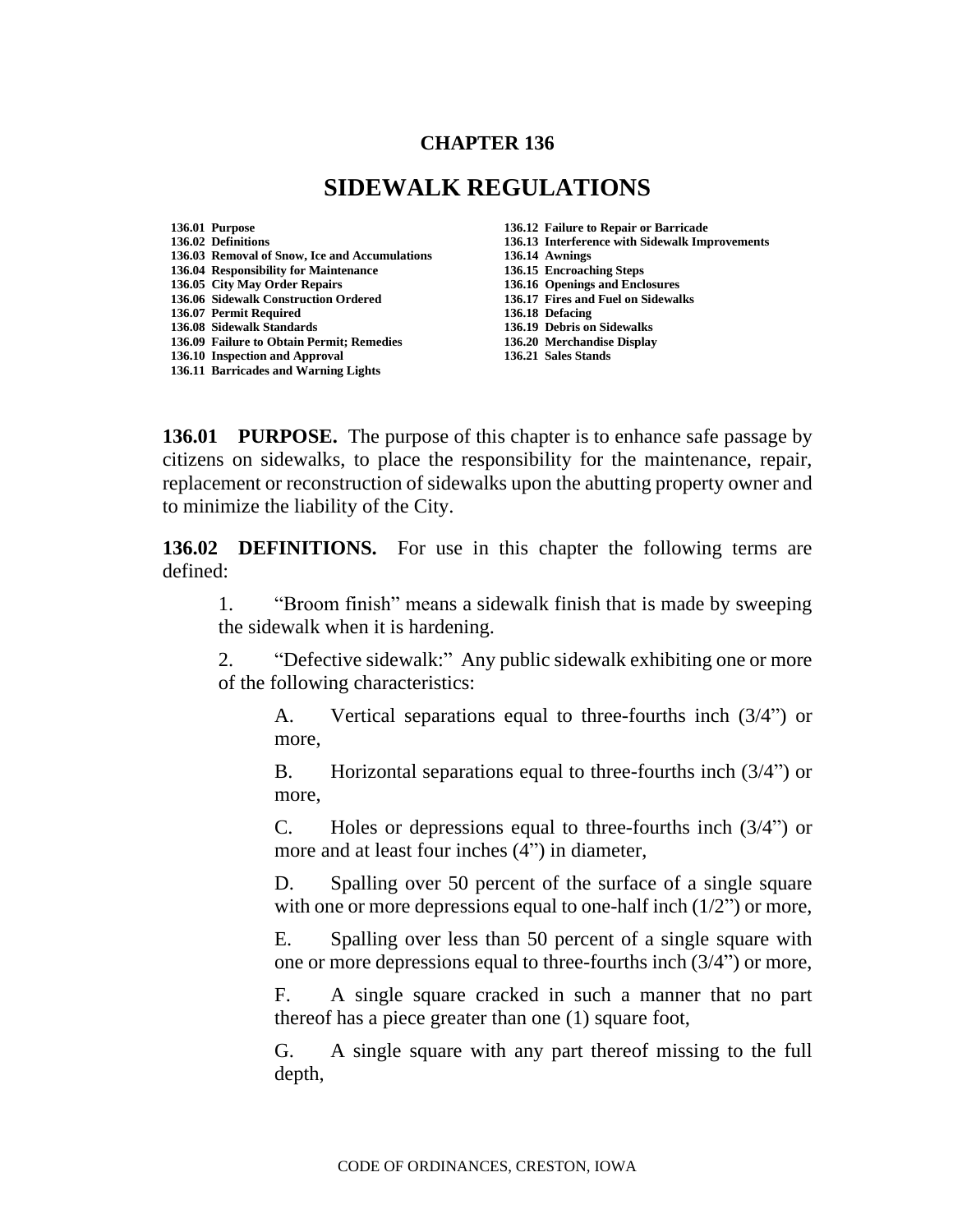H. A change from design or construction grade equal to or greater than three-fourths inch (3/4") per foot,

I. A single square with utility plugs, valves or other objects that protrude three-fourths inch or more above the walkway surface,

J. Any sidewalk with missing or loose-fitting utility covers or grates,

K. Any sidewalk with a cross slope of more than three-fourths inch (3/4") per foot.

## *(Subsection 2 – Ord. 22-02 – Sep. 21 Supp.)*

3. "Established grade" means that grade established by the City for the particular area in which a sidewalk is to be constructed.

4. "One-course construction" means that the full thickness of the concrete is placed at one time, using the same mixture throughout.

5. "Owner" means the person owning the fee title to property abutting any sidewalk and includes any contract purchaser for purposes of notification required herein. For all other purposes, "owner" includes the lessee, if any.

6. "Portland cement" means any type of cement except bituminous cement.

7. "Sidewalk" means all permanent public walks in business, residential or suburban areas.

8. "Sidewalk improvements" means the construction, reconstruction, repair, replacement or removal, of a public sidewalk and/or the excavating, filling or depositing of material in the public right-of-way in connection therewith.

9. "Wood float finish" means a sidewalk finish that is made by smoothing the surface of the sidewalk with a wooden trowel.

**136.03 REMOVAL OF SNOW, ICE AND ACCUMULATIONS.** It is the responsibility of the abutting property residents/owners to remove snow, ice and accumulations promptly from sidewalks. If a property resident/owner does not remove snow, ice or accumulations within twenty-four (24) hours after a snowfall, ice and accumulations event ends, the following procedure shall be implemented: *(Ord. 14-151 – Apr. 14 Supp.)*

1. The Creston Police Department shall issue a notice and leave it at the residence that the snow, ice or accumulations shall be removed within twenty-four (24) hours.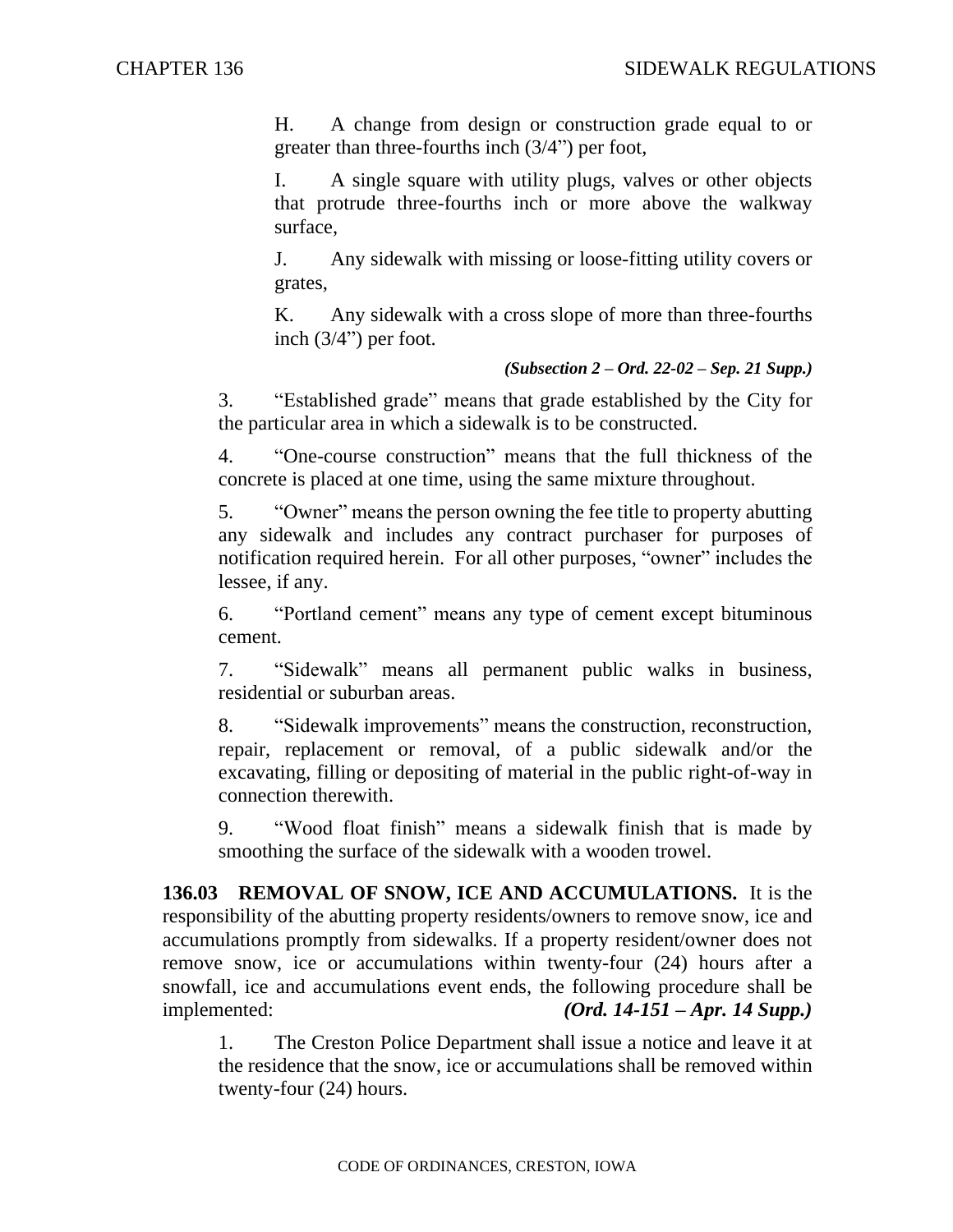2. Upon failure to remove the snow, ice or accumulations by the resident/owner, the Creston Police Department will issue a City of Creston citation, which shall provide for a fine of \$25.00, payable to the Creston Police Department within thirty (30) days of issuance. If the fine is not paid within the thirty (30) day time period, the fine will automatically double on the thirty-first day. Failure to pay the fine within forty-five (45) days will result in a summons being filed with Union County Magistrate's Court and all costs associated with this action are to be paid by the defendant.

3. A resident/owner may contest these proceedings by filing a request for hearing with the Union County Magistrate within thirty (30) days of the issuance of the citation.

## *(Ord. 04-74 – Apr. 04 Supp.)*

4. The City or their agents may remove snow, ice and accumulations from sidewalks if not removed by property resident/owner within the allotted 48 hour period, and a charge of \$75.00 per hour for such removal, plus a surcharge of \$100.00, will be charged to the property owner.

5. The Clerk shall send a statement of the total expense incurred by regular mail to the property owner who has failed to remove snow, ice and accumulations from sidewalks, thus allowing the same to be removed by the City or their agents, and if the amount shown by the statement has not been paid within one (1) month, the Clerk shall certify the costs to the County Treasurer and such costs shall then be collected with, and in the same manner, as general property taxes.

*(Ord. 14-151 – Apr. 14 Supp.)*

**136.04 RESPONSIBILITY FOR MAINTENANCE.** It is the responsibility of the abutting property owners to maintain in a safe and hazard-free condition any sidewalk outside the lot and property lines and inside the curb lines or traveled portion of the public street.

*(Code of Iowa, Sec. 364.12 [2c])* 

**136.05 CITY MAY ORDER REPAIRS.** If the abutting property owner does not maintain sidewalks as required, the Council may serve notice on such owner, by certified mail, requiring the owner to repair, replace or reconstruct sidewalks. A written plan of action must be submitted to the City within 30 days of said notice by the property owner. The Council may require the work to be done and assess the costs against the abutting property for collection in the same manner as a property tax.

*(Ord. 22-02 – Sep. 21 Supp.)*

**136.06 SIDEWALK CONSTRUCTION ORDERED.** The Council may order the construction of permanent sidewalks upon any street or court in the City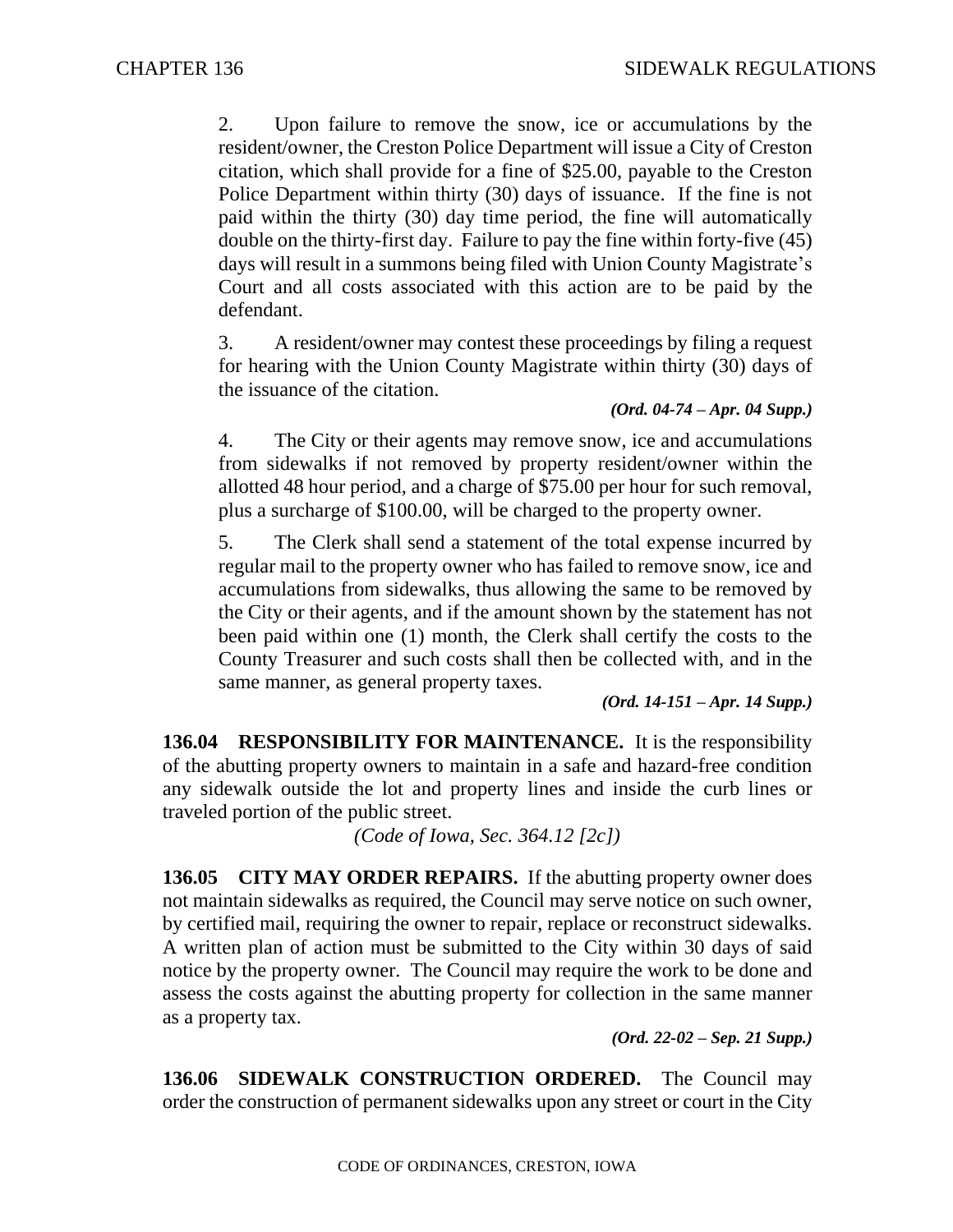and may specially assess the cost of such improvement to abutting property owners in accordance with the provisions of Chapter 384 of the Code of Iowa. *(Code of Iowa, Sec. 384.38)*

**136.07 PERMIT REQUIRED.** No person shall remove, reconstruct or install a sidewalk unless such person has obtained a permit from the City Engineer and has agreed in writing that said removal, reconstruction or installation will comply with all ordinances and requirements of the City for such work. All such permits shall be issued without charge and a copy thereof, with the application, shall be filed and preserved in the office of the City Engineer. The permit shall state when the work is to be commenced and when the work is to be completed. The time of completion of the sidewalk improvements may be extended by the City Engineer. All permits for sidewalk improvements not ordered by resolution of the Council shall be issued in compliance with this chapter. The City Engineer may withhold the issuance of any permit for any sidewalk improvements for a sufficient period to determine the necessity for the proposed improvements or when weather conditions will adversely affect the sidewalk improvements.

**136.08 SIDEWALK STANDARDS.** Sidewalks repaired, replaced or constructed under the provisions of this chapter shall be of the following construction and meet the following standards:

1. Cement. Portland cement shall be the only cement used in the construction and repair of sidewalks.

2. Construction. Sidewalks shall be of one-course construction.

3. Sidewalk Base. Concrete may be placed directly on compact and well-drained soil. Where soil is not well drained, a three (3) inch sub-base of compact, clean, coarse gravel or sand shall be laid. The adequacy of the soil drainage is to be determined by the City.

4. Cross Slope. The maximum cross slope is two (2) percent towards the road.

5. Length, width and depth requirements are as follows:

A. Residential sidewalks shall be at least four (4) feet wide. Five (5) foot sidewalks are encouraged and may be required by the City. All sidewalks are to be four (4) inches thick.

B. Business district sidewalks shall extend from the property line to the curb. Each section shall be four (4) inches thick and no more than the width of the sidewalk in length.

C. Driveway areas shall be not less than six (6) inches in thickness.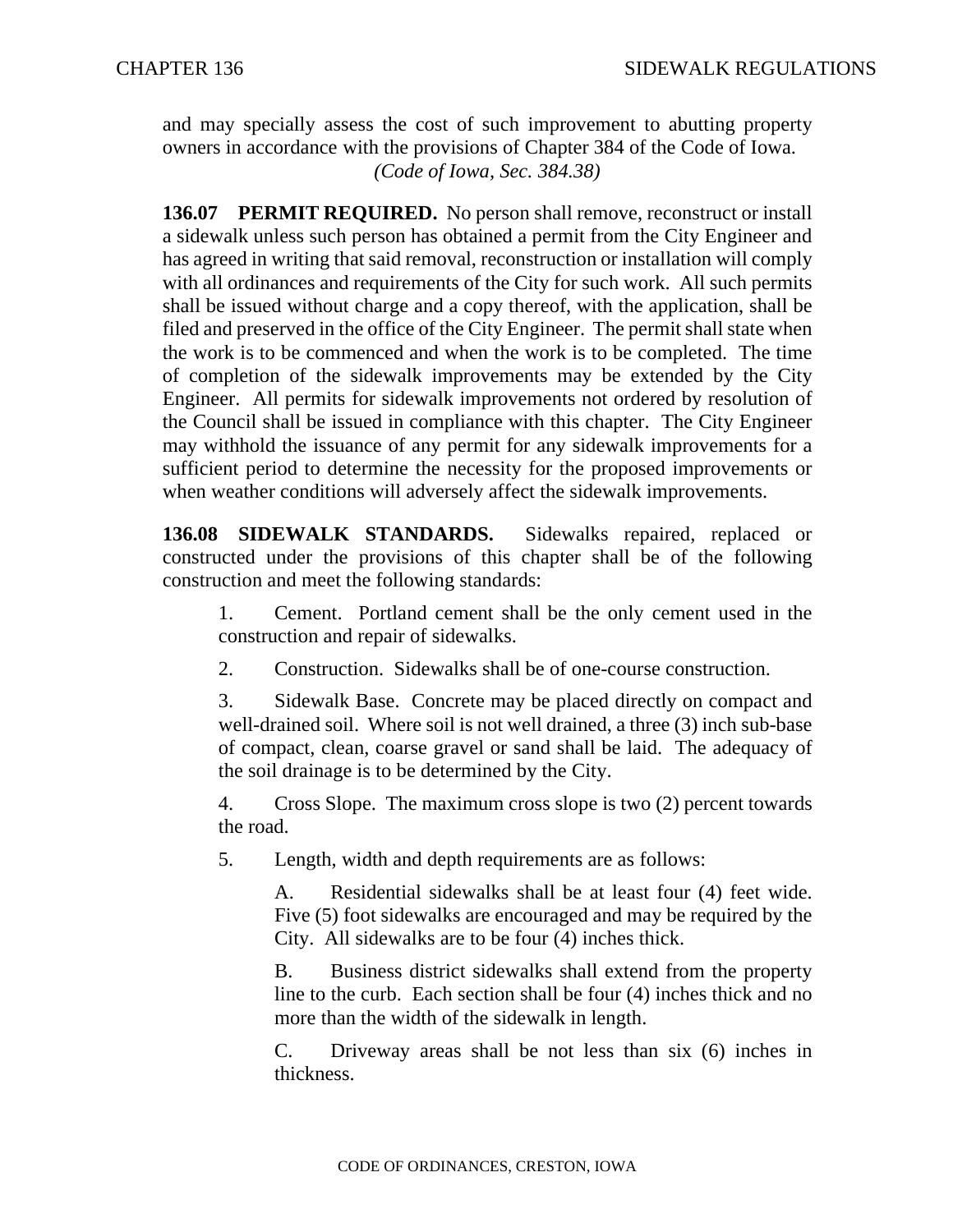6. Location. Residential sidewalks shall be located with the inner edge (edge nearest the abutting private property) zero (0) to one (1) foot outside the property line, unless the Council establishes a different distance due to special circumstances.

7. Grade. Curb tops shall be on level with the centerline of the street which shall be the established grade.

8. Finish. All sidewalks shall be finished with a "broom" or "wood float" finish.

9. Curb Ramps. There shall be not less than two (2) curb cuts or ramps per lineal block which shall be located in-line with the crosswalks at intersections. Each curb cut or ramp shall be at least forty-eight (48) inches wide, shall be sloped at not greater than one (1) inch of rise per twelve (12) inches lineal distance, except that a slope no greater than one (1) inch of rise per eight (8) inches lineal distance may be used where necessary, shall contain a detectable warning surface, and shall otherwise be so constructed as to allow reasonable access to the crosswalk for persons with disabilities using the sidewalk. All sidewalk improvements on public property whether performed by the owner of the abutting property or by the City, shall be performed under the supervision and inspection of the Public Works office and in accordance with the specifications as set forth in the latest SUDAS Design Manual.

*(Section 136.08 – Ord. 22-02 – Sep. 21 Supp.)*

**136.09 FAILURE TO OBTAIN PERMIT; REMEDIES.** Whenever any sidewalk improvements are made that do not conform to the provisions of this chapter and with the specifications or when any sidewalk improvements are made without a permit, the City Engineer shall serve notice to obtain a permit upon the property owner and upon the contractor doing the work. If the sidewalk is in the course of construction, the notice shall order the work to stop until a permit is obtained and the work is corrected to comply with the specifications. If the sidewalk work has been completed, the owner shall obtain a permit immediately and perform any needed corrections within five (5) days from receipt of the permit. If the owner fails to comply with this notice, the engineer shall have the work completed and the costs assessed to the property owner.

**136.10 INSPECTION AND APPROVAL.** Upon final completion, the City Engineer shall inspect the work. The City Engineer may order corrections if the work does not meet specifications. When the work does meet all requirements of this chapter, the specifications and the permit, the City Engineer shall indicate this on both copies of the permit.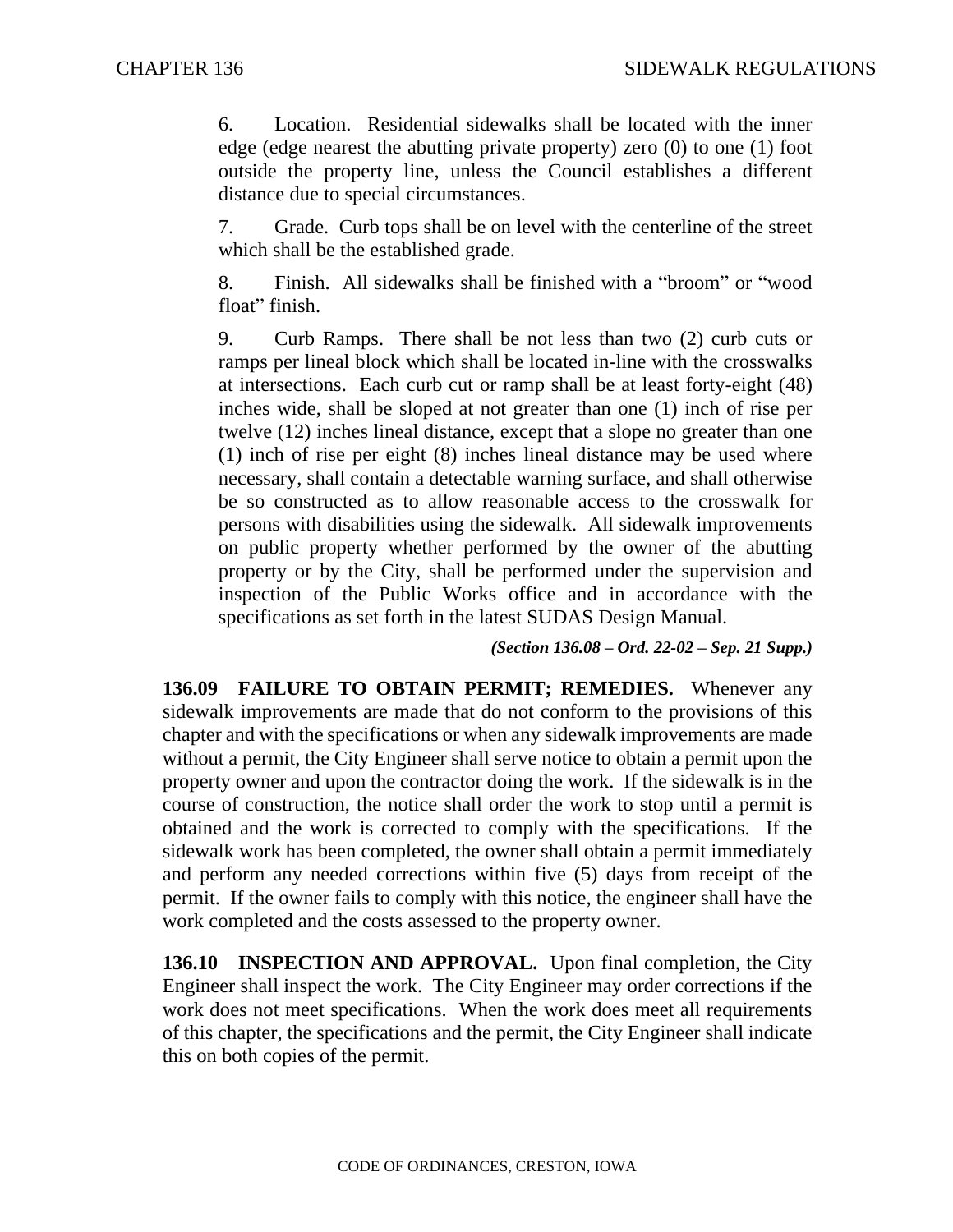**136.11 BARRICADES AND WARNING LIGHTS.** Whenever any material of any kind is deposited on any street, avenue, highway, passageway or alley when sidewalk improvements are being made or when any sidewalk is in a dangerous condition, it shall be the duty of all persons having an interest therein, either as the contractor or the owner, agent, or lessee of the property in front of or along which such material may be deposited, or such dangerous condition exists, to put in conspicuous places at each end of such sidewalk and at each end of any pile of material deposited in the street, a sufficient number of approved warning lights or flares, and to keep them lighted during the entire night and to erect sufficient barricades both at night and in the daytime to secure the same. The party or parties using the street for any of the purposes specified in this chapter shall be liable for all injuries or damage to persons or property arising from any wrongful act or negligence of the party or parties, or their agents or employees or for any misuse of the privileges conferred by this chapter or of any failure to comply with provisions hereof.

**136.12 FAILURE TO REPAIR OR BARRICADE.** It is the duty of the owner of the property abutting the sidewalk, or the owner's contractor or agent, to notify the City immediately in the event of failure or inability to make necessary sidewalk improvements or to install or erect necessary barricades as required by this chapter.

**136.13 INTERFERENCE WITH SIDEWALK IMPROVEMENTS.** No person shall knowingly or willfully drive any vehicle upon any portion of any sidewalk or approach thereto while in the process of being improved or upon any portion of any completed sidewalk or approach thereto, or shall remove or destroy any part or all of any sidewalk or approach thereto, or shall remove, destroy, mar or deface any sidewalk at any time or destroy, mar, remove or deface any notice provided by this chapter.